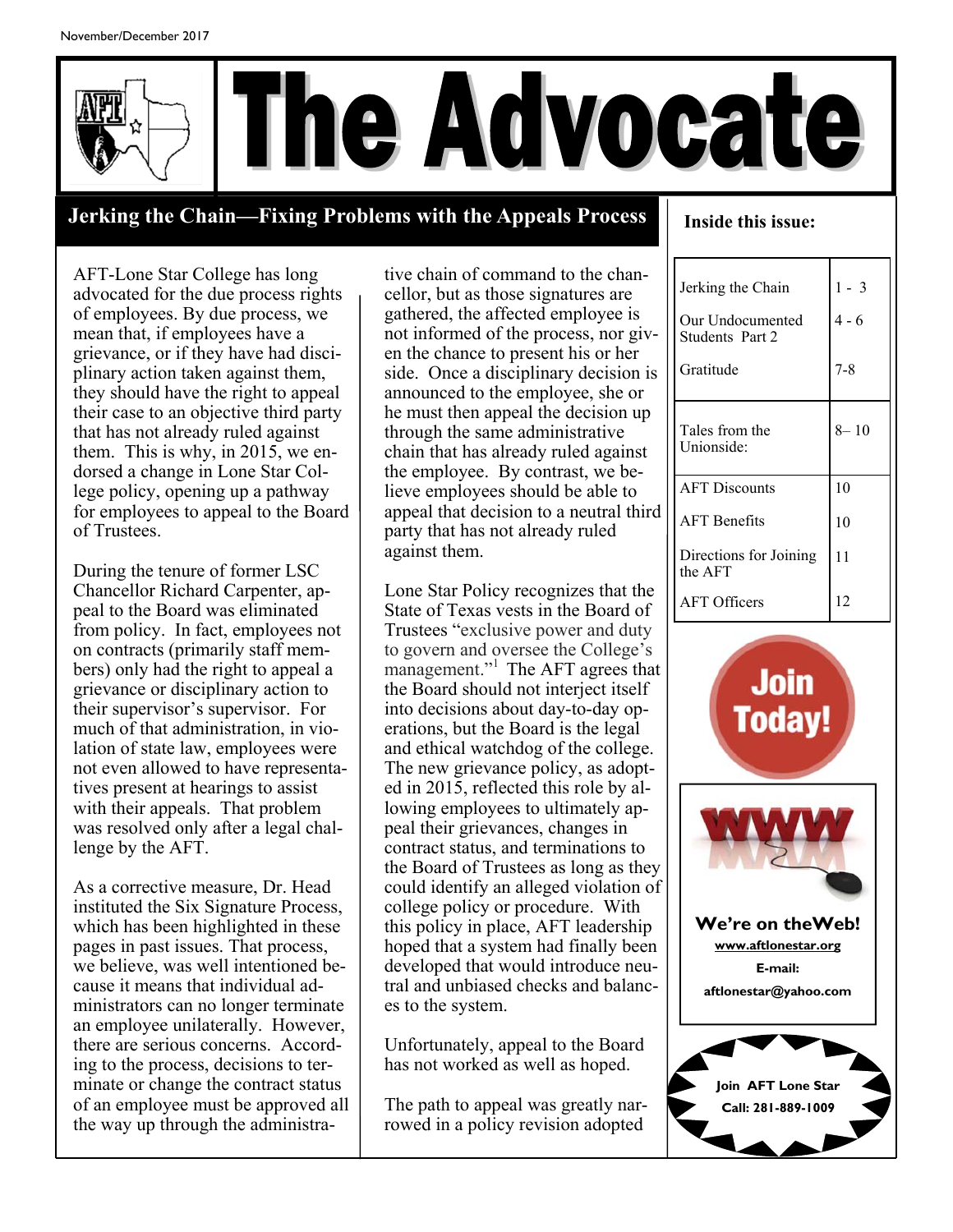

*Page 2* 

### The Advocate

earlier this year. Under this revision, only violations of the Grievance Policy or procedures explicitly listed within college policy that specifically relate to grievances are grounds for an appeal. LSC policies, approved by the Board, are accompanied by implementing procedures written by the administration. Under this 2017 policy revision, these procedures no longer count as procedures for this context, as paradoxical as that sounds. Under this revision, it seems unlikely that the Board could ever hear an appeal.

Appeal to the Board is not working well for other reasons. In order to appeal to the Board, an employee has to first submit briefs, and then a subcommittee of the Board makes a recommendation to the entire Board about whether or not to hear the appeal. It is not the purview of the subcommittee to decide on the merits of the appeal itself. Their job is to determine if the appeal fits the requirements to be eligible. For their decision to be fair and unbiased, one might expect the subcommittee to follow the same protocols in gathering information from both sides of the disagreement. The three employees who have applied for appeal to the Board and their attorney assert that the subcommittee never contacted them for additional comment or clarification. We had hoped that the administration had been treated the same way.

However, in open session at the August 2017 Board of Trustees meeting, Trustee Dr. Ron Trowbridge, who serves on this subcommittee, stated that, at least in one case, he had contacted administration sources for input and made a decision about the merits of the appeal itself, not just the eligibility, based on that input. The following quote from Dr. Trowbridge is transcribed from the video of the August 2017 meeting:

"I got in touch with the administration to ask questions about things, having read this brief in full. And I got answers. And the answers I got, which I cannot discuss here, convinced me that we're doing the right thing in not recommending this grievance appeal to the Board. I say that again: I read this twice. I asked questions. I think finally that the position the administration took was the right and fair position."<sup>2</sup>

Three employees requested appeal to the Board between September 2016 and August 2017, and all

three requests were denied. Dr. Trowbridge's comments raise questions about the neutrality of the subcommittee.

Currently, there are proposed revisions to the Policy Manual that may receive final approval at the December Board meeting that would narrow the path to appeal to the Board even farther. One revision states that if non-contractual employees (primarily staff) are terminated, they would have no right of appeal to anyone at all. $3$  Under another proposed change, the Chancellor's decision to place an employee on administrative leave would not be subject to administrative review and would not be grievable.<sup>4</sup> These two changes eliminate due process rights altogether in these two circumstances. The AFT sees these proposals as a return to the approach of the Carpenter administration.

In addition, the LSC Office of the General Counsel recently posted proposed policy changes for public comment on their webpage that would completely eliminate the right of employees to appeal grievances, terminations, or changes of contract status to the Board of Trustees, undoing the policy that was enacted only two years ago. This change may get a first reading at the December meeting of the Board and potentially could come up for final approval at the February 2018 meeting if it survives as originally presented.

This newest proposed policy change affirms that employees who have exhausted all appeals up through the level of the chancellor could address the Board during Citizen Participation (a right they have always had under state law), but since the Board cannot act on or address issues not on the agenda, this provides no remedy to the employee and only creates an embarrassing situation for all concerned.

Foreshadowing this policy proposal, Dr. Trowbridge proposed at the September 2017 Board meeting that appeals should stop at the chancellor, invoking his good character. The AFT acknowledges and appreciates that positive solutions have been found for some employees through the intervention of Dr. Head. However, the AFT believes that policy should be based on ethical principles of due process, rather than the changing fortunes of current personalities or circumstances.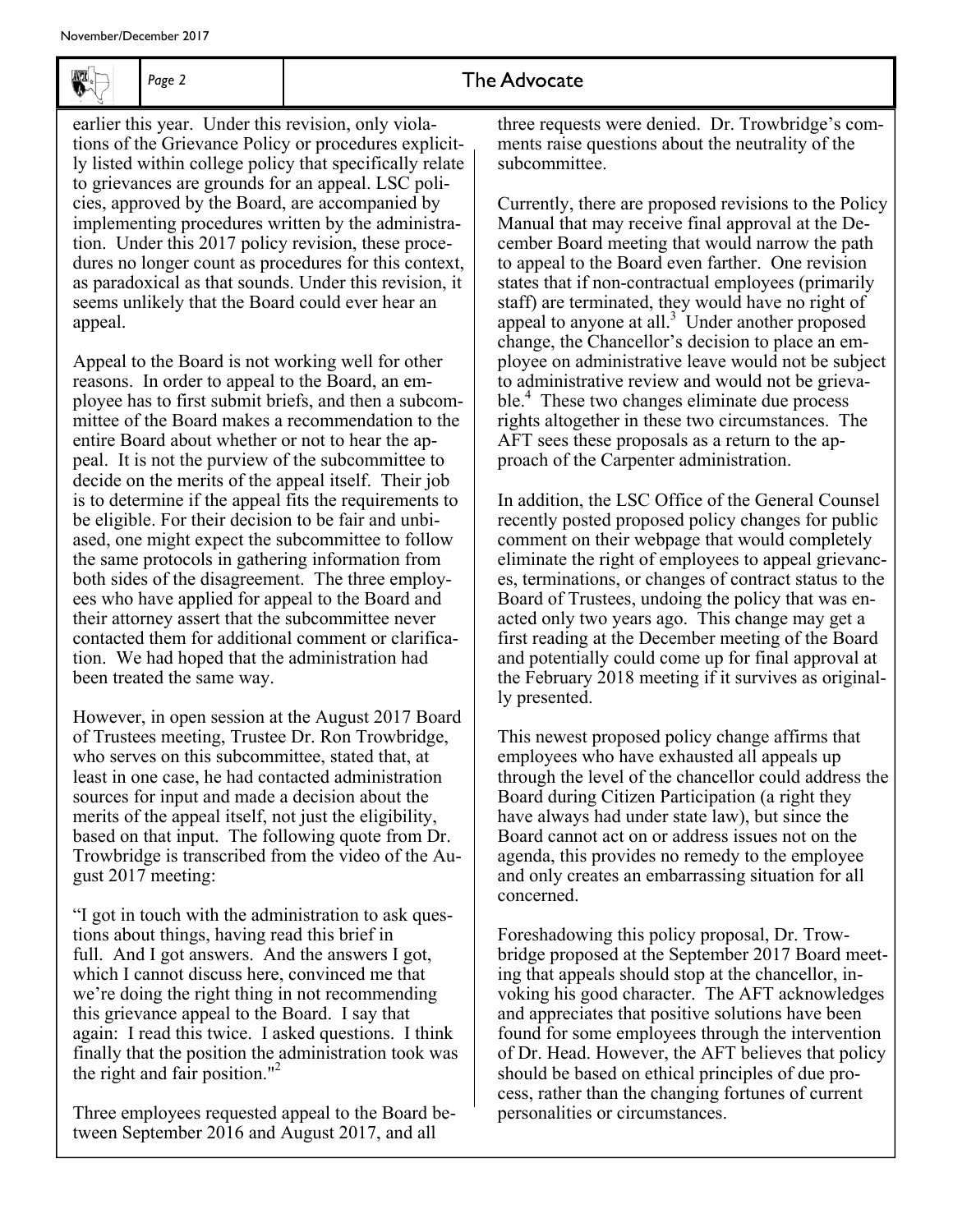

*Page 3* 

Although the appeals process as it has turned out in practice has not been pleasant, the policy proposals described above seem reactive. Appeal to the Board was only revived less than two years ago. Only three employees out of approximately 8,000 have even attempted to appeal an issue to the Board. To put that in perspective, only 0.04% of employees have attempted an appeal, an exceptionally low percentage. This is far too small a sample to warrant a complete reversal of a process begun only two years ago. In the September 2017 Board meeting, Dr. Trowbridge stated that "this year" three appeals to the board alleged procedural irregularities, but all were denied by the board, the legal cost to the system amounting to \$200,000.00. According to Trowbridge, "That sum has been virtually wasted."<sup>5</sup> This dollar amount seems surprising for cases that only involved internal hearings. Nevertheless, taking his word for the cost, we believe this figure should be placed into perspective. Within an operating budget of around \$435,000,000, \$200,000 is about 0.05%. Moreover, the notion that every appeal denied is a waste of resources is based on a narrow understanding of the value of appeals. Even denied appeals bring problems out into the open so that they can be addressed.

In short, let us not repeal unless we can also replace.

The due process right of employees to have their cases heard by a neutral third party is paramount. If that third party is to be the Board of Trustees, let us embrace that paradigm and allow appeals cases to be heard. We believe there are models in other places that work and that are worth considering.

Also, the AFT believes it is a mistake to see only two alternatives: appeal to the Board or nothing. If the Board does not want to be that neutral third party, there are other viable alternatives we can and should consider.

For example, Austin Community College provides for an *ad hoc* peer review board consisting of members chosen by the administration and members chosen by the aggrieved employee. Public school districts sometimes appoint outside hearing officers with investigative powers who recommend resolutions for their Boards to approve. Spring Independent School District has a very explicit model for this approach. Use of an outside mediator is another viable option.

### The Advocate

Rather than advocate for one particular model at this time, the AFT proposes an open and public conversation about better options before any policies are changed. Thorough documentation from other schools and colleges is available. Input should be sought internally from administrators, Board Members, and employee organizations, including the union.

Lone Star College is known for innovation in higher education. Although developing a fair grievance policy is difficult, we can focus our innovative spirit on building a better process together. As inspiration for the task, we would like to quote from a speech given by Dr. Trowbridge to the Lone Star College Board of Trustees at their August 2013 meeting. The AFT believes that, in that speech, he set out principles that can guide us in our work:

There are two major things that would jerk my chain as a trustee. The first is any violation of anyone's constitutional rights, especially free speech, obligation of contracts, and due process. The second is any poor treatment of people.

We are all on the same team, and that team consists of trustees, administrators, faculty and staff—both union and non-union, students, parents, the public, and, I trust, legislators. There is no good reason we cannot all work together harmoniously.<sup>6</sup>

### John Burghduff

Professor of Math, LSC-CyFair

#### Endnotes

1. Lone Star College Policy Manual section I.D.1.05, paragraph (a)

2. Quote from Dr. Ron Trowbridge, video of August, 2017

LSC Board of Trustees meeting, www.lonestar.edu/trustees 3. Proposed Lone Star College policy IV.G.3.2. Listed in the

agenda of the November, 2017 meeting of the Board of Trustees 4. Proposed Lone Star College policy IV.G.1.4. Listed in the

agenda of the November, 2017 meeting of the Board of Trustees

5. Quote from Dr. Ron Trowbridge, video of September, 2017 LSC Board of Trustees meeting, www.lonestar.edu/trustees 6. Transcript of speech at the August, 2013 Board of Trustees meeting provided by Dr. Ron Trowbridge to Dr. John Burghduff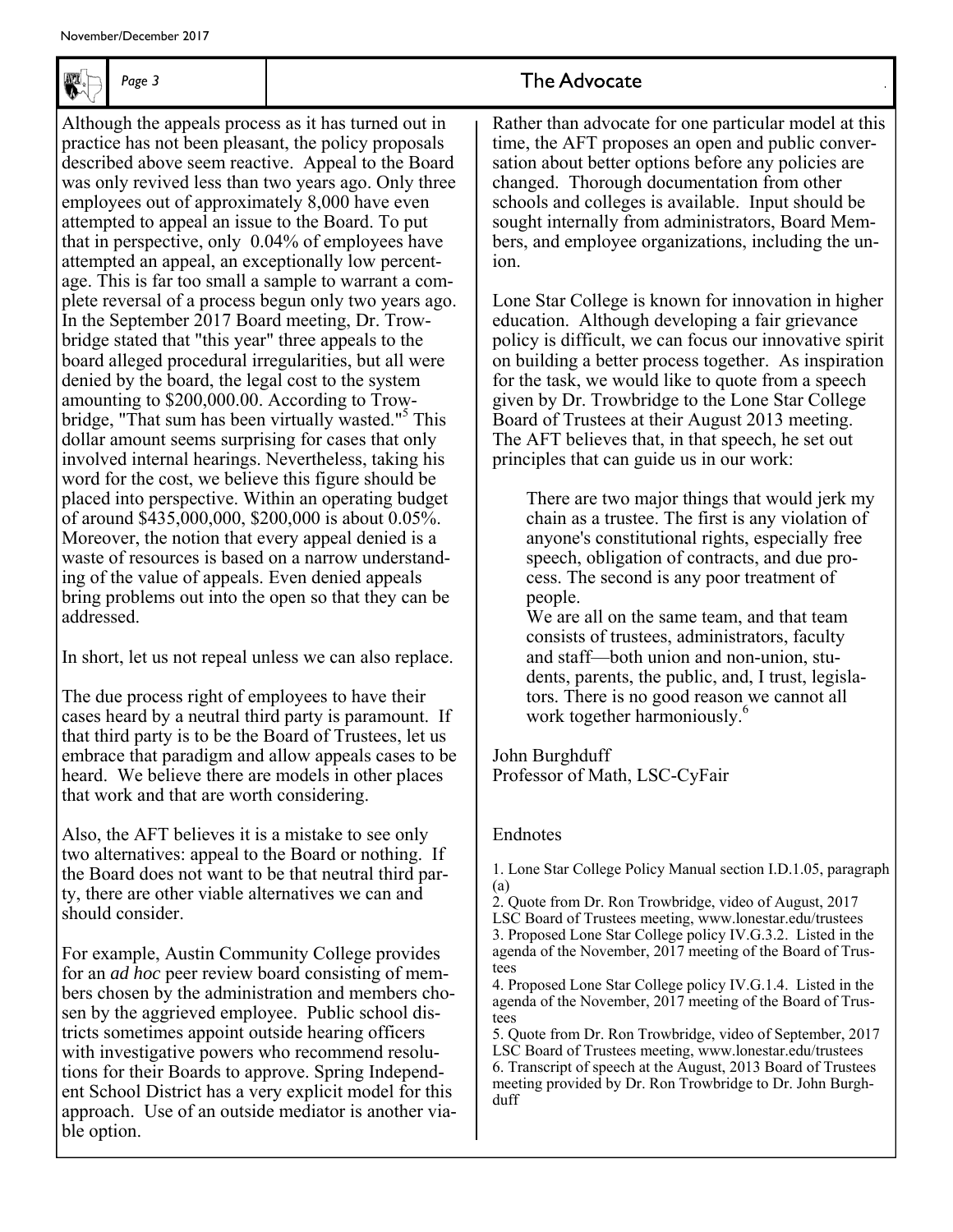

*Editor's note: Many of us have non-native speakers in our classes, and how they came to be in the US is not always clear. We are often moved by these students' attitude, diligence and commitment despite difficulties they encounter. The following article, second in a series, presents the life-changing challenge many of our students are facing and offers ways to support them.*

### **Our Undocumented Students, Part 2 —The Threat of the State**

**It does not allow that the sacrifices imposed on a few are outweighed by the larger sum of advantages enjoyed by many. Therefore in a just society the liberties of equal citizenship are taken as settled; the rights secured by justice are not subject to political bargaining or to the calculus of social interests."** 

**― John Rawls,** *A Theory of Justice* 

In May 2017, Texas Governor Abbott signed a bill meant to ban "sanctuary cities" in Texas by requiring that all local police—including college campus police—cooperate with federal immigration authorities. The bill makes it illegal for a local authority to have any policy that stops an officer from requesting information about immigration status, and it threatens jail time for any leaders who don't honor requests to hold inmates who may be subject to deportation. Opponents of the bill—including lawmakers, college faculty, immigrant rights groups, and many law enforcement officials—point out that such a law creates a situation in which even a minor offense creates the possibility of deportation.

At this printing, the State of Texas defends its Senate Bill 4 (SB 4) before the Fifth Circuit Court, and the Governor has consistently maligned immigrants as "gang members and dangerous criminals." Despite this rhetoric of criminality, migrants are *less likely to commit a crime* than "native" born Americans, as we discussed in the previous issue of *The Advocate.*

This summer, while Chief U.S. District Judge Orlando Garcia ruled a temporary stay against SB 4, the decision let stand one of the most controversial portions of the law, which allows police officers to

### Page 4 **The Advocate**

question the immigration status of people they detain—the "Show your Papers" provision. While the provision is similar to one struck from Arizona law *requiring* all officers to ask for immigration status from detained individuals, the Texas law skirts the issue by *suggesting* this action. This relationship of police officers and federal enforcement still permits Immigration and Customs Enforcement (ICE) to ask LSCS Police about student status. Thus, our college students and their families are still threatened by the state.

So, while the Abbot-Patrick-Paxton axis argues for "safety," Judge Garcia concluded that SB 4 "will erode public trust and make many communities and neighborhoods less safe."<sup>2</sup> Several Texas cities leaders criticized the governor, understanding that SB 4 will lead to rampant discrimination and make communities *less safe*, particularly as it acts as a deterrent for communities with undocumented people to report crime. That's why police chiefs and mayors have been among the harshest critics of the governor—they recognize that this local-federal police collaboration will harm, not help, our communities.

To understand SB 4, try to understand the inane rationale: SB 4 "requires local government entities and law enforcement officials to comply with federal immigration laws and detainer requests, and creates criminal penalties for entities that do not enforce the  $law."$ <sup>3</sup>

When Abbott signed the law, he argued that there are deadly consequences to not enforcing the law, and Texas has now become a state where those practices are not tolerated. With this bill we are doing away with those that seek to promote lawlessness in Texas.4

Attorney General Ken Paxton (while defending his own felony indictments), argued that "Texas has the sovereign authority and responsibility to protect the safety and welfare of its citizens."<sup>5</sup> Not surprisingly, most police chiefs disagree and show that SB 4 makes migrant communities *less safe*. 6 Sadly, higher education leadership was not as vocally opposed to the legislation as were our police chiefs. Certainly, SB 4 does not make a college campus more safe. Few of our students have time to both study algebra and actively engage in Mara Salvatrucha-13 (the international criminal gang originating in LA).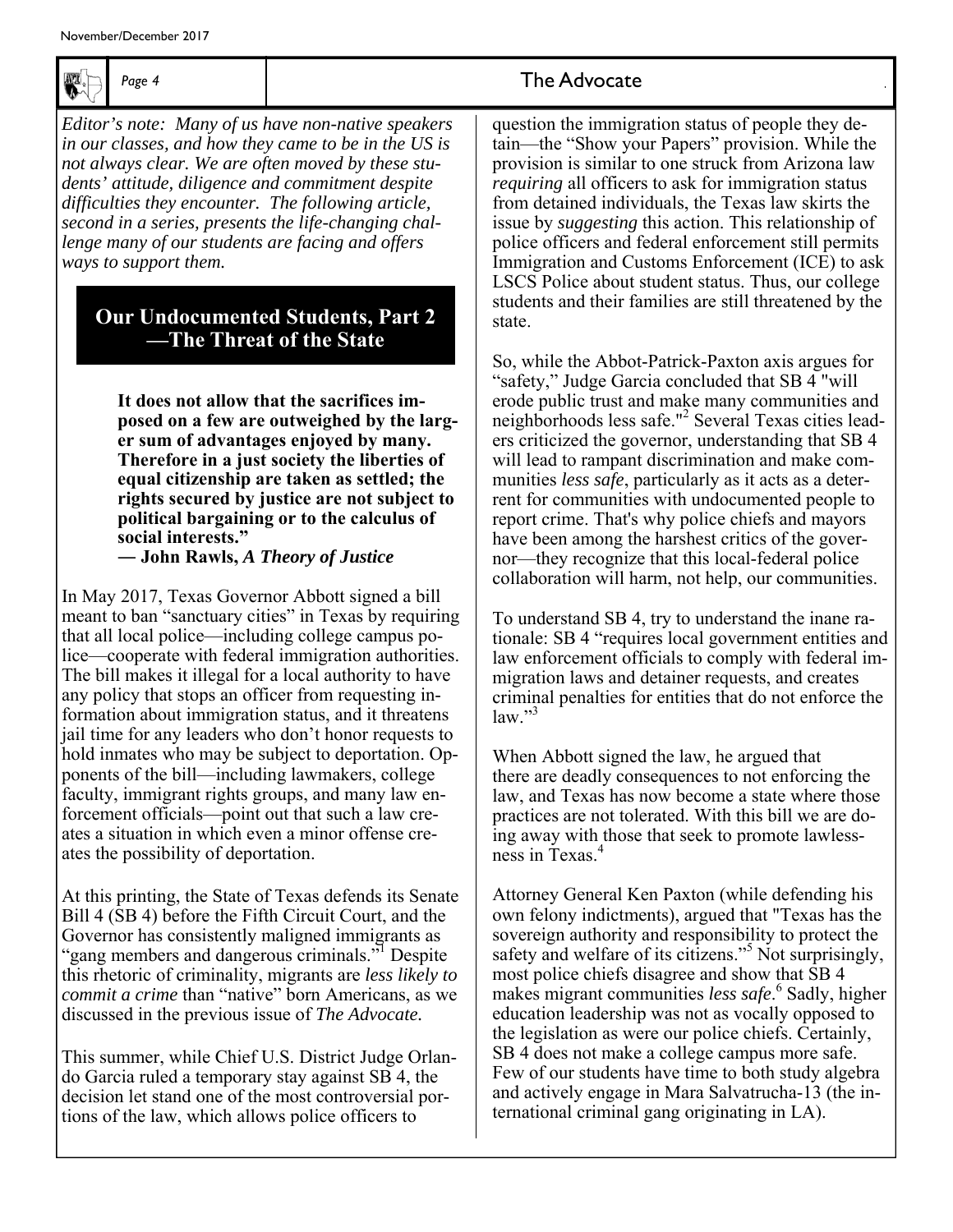

Further, SB 4 attacks *all migrants*, including those who have never committed any felonies. Understand that crossing the border without permission is a *misdemeanor, not a felony*,<sup>7</sup> and it is an error when pundits call undocumented migrants "criminals." Consider how we would resist if the federal marshals were to come to the college campus and arrest all workers—all those students and staff and faculty and administration—with misdemeanors.

In *Arizona v. United States*, the Supreme Court held that states (that means you, Texas) may not make their own laws criminalizing undocumented migrants. Moreover, because over-policing in schools impacts all communities of color, effective sanctuary policies must also include dismantling the racially discriminatory school-to-prison pipeline, which the Texas Legislature and Governor Abbott ignore as the real concern about safe communities.

To be clear, Abbott lied when he signed the law on 7 May 2017: He argued that "only criminals" should worry about being asked for their papers under SB 4. Now that the current president has named Thomas Homan as Director of ICE, we should expect even more thuggish aggressions from the man who said "No one is off the table"<sup>8</sup> and that *all* undocumented immigrants "should be afraid." Some of our most hardworking students are on the table. We should be afraid.

The American Federation of Teachers opposed SB 4, claiming that colleges would be distracted from their mission and obligation to educate, and that the law creates an atmosphere of suspicion and fear on campus for students and their families that would impede learning.<sup>9</sup>

Under SB 4, ICE has the authority reach out into the student records of Lone Star College, identify the hundreds of undocumented students, and seize students from their homes, *or the campus.* Understand that under the current Immigration and Customs Enforcement policy, over 400 undocumented migrants are arrested *daily*, tearing apart families, children separated from their parents, lacking true due process. The Immigration Court *does not provide public defense*, and many impoverished migrants cannot afford legal counsel. ICE's policy is increasingly aggressive and ruthless—they've de-

### Page 5 and **7** and **7** and **7** and **7** and **7** he Advocate

tained parents who were dropping students off at school and deported even DACA-authorized university students.<sup>10</sup>

To be clear, SB 4 is another brick in the panopticon assault on laborers in Texas; everyone can be scrutinized and controlled. The Texas labor movement has a proud tradition of fighting for working



families—immigrants and those who were born here, alike. From striking pecan shellers in San Antonio nearly 80 years ago, to striking steel workers in the Texas Golden Triangle, to state pressure on teachers and college faculty and staff, in resistance, Texas working families always have each other's backs.

### **A Drama in Five Acts**

What does SB 4 mean to the undocumented college student?

- 1. ICE sees headlines such as "Lone Star College designated Top 25 College for Hispanics" and ICE collaborates with the college to identify which *hundreds* of students are undocumented.
- 2. Hundreds of college students detained in private/profiteer centers,<sup>11</sup> most likely in Montgomery County, for an undetermined time. College students fail all courses and fail to graduate or complete any certificate. The community lacks important trained and educated adults.
- 3. The college students appear before the Immigration Court, without defense because ICE does not provide public defense services.
- 4. College students are separated from their families; college students lose their employment, further impoverishing the remaining family in Harris County. College students are deported to a country which is, most often, unknown, because they were raised in Houston.

Our former college students will live in deep poverty, threatened by extreme violence, even murder.12, 13

But this drama is not a play. This is not hyperbole. ICE deportation of college students has already started. This is real. This is Texas.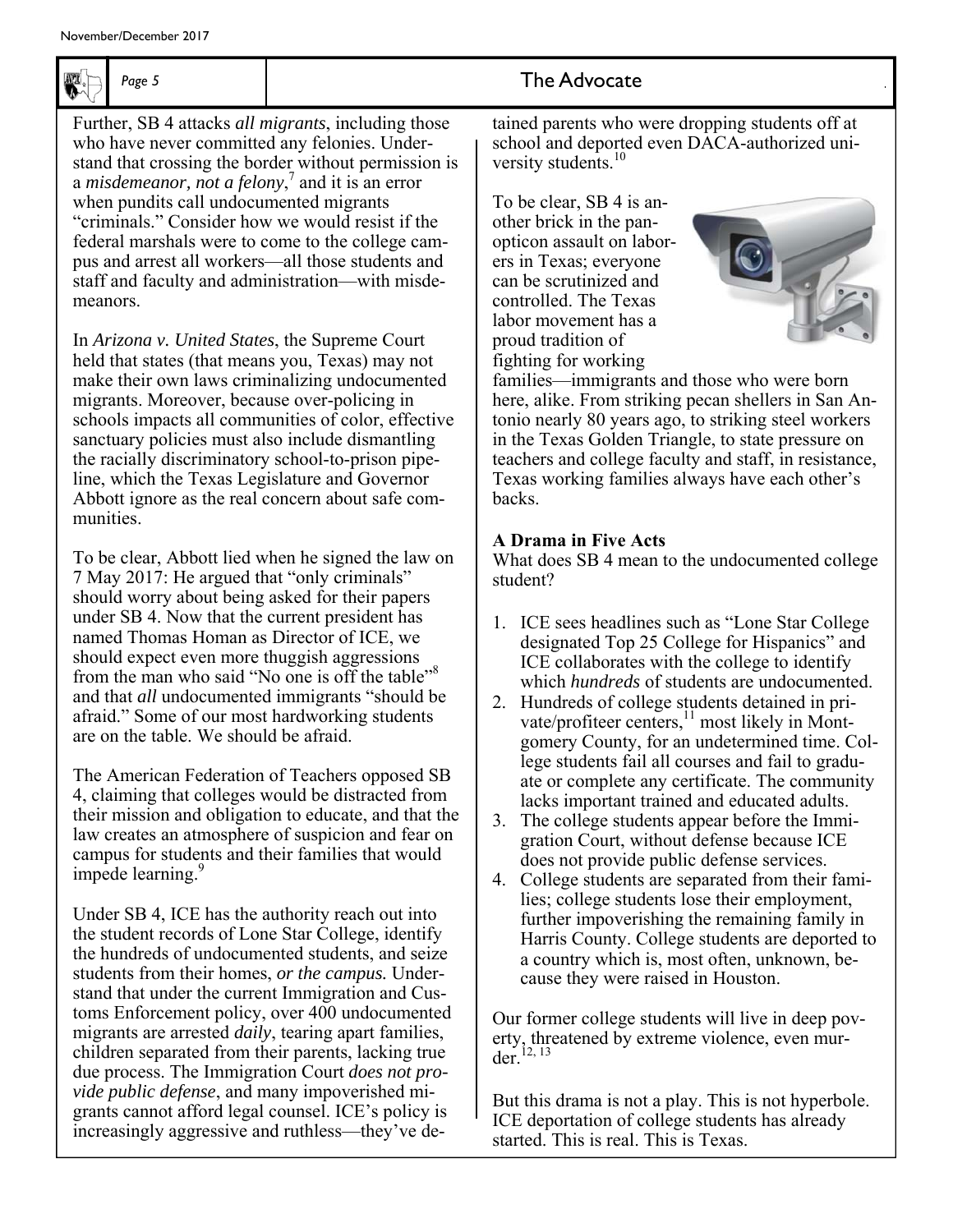

#### **What we can do: As citizens**

Demand Congress pass a "clean" DREAM Act (that is, a DREAM act without legislated increases in deportations and ICE enforcement). The 2017 Congressional session ends on December 15th. That gives us a month to pass the Dream Act in the House and in the Senate. Immigrant youth can't afford to wait any longer. Call your Congressional Representative today.

### **As educators**

Listen to student lives and demonstrate empathy to lives and histories that are dissimilar to our own. Become much more aware of migration, and bring multiple disciplines to address our communities' and students' lives. Migration is very complex, and as trained educators, we must bring our academic disciplines to inform the community.

Bring migration stories into our curriculums as a *real* intellectual space that bridges textbooks to our students.

#### **As a union**

Visit the AFT website to support immigration at https://www.aft.org/our-community/immigration. Join with United We Dream chapter in Houston at https://unitedwedream.org/.

### **As a college**

Bridge the faculty and the community in a common town square that addresses migration. The community relies on and believes too many "mistruths," but an institution of higher education like Lone Star College should lead the community with local academic research, local stories, local analysis, and local problem-solving.

In our future issue, we will address the legal and philosophical questions of "unjust laws" and how all of us are threatened.

Allison Laubach Wright Professor of English, LSC-North Harris

Bruce Martin Professor of English, LSC-North Harris



### Page 6 **The Advocate**

#### Endnotes

1. "Governor Abbott Statement On Court Ruling." Office of the Texas Governor. 31 August 2017.

https://gov.texas.gov/news/post/governor-abbott-statementon-court-ruling

2. "City of El Cenizo et al v State of Texas et al." ACLU. 30 August 2017. <https://www.aclu.org/legal-document/city-elcenizo-et-al-v-state-texas-et-al-order?redirect=legaldocument/city-el-cenizo-v-state-texas>

3. "Texas Bans Sanctuary Cities." Office of the Texas Governor. 7 May 2017. <https://gov.texas.gov/news/post/Texas-Bans-Sanctuary-Cities>

4. "Texas Bans Sanctuary Cities." Office of the Texas Governor. 7 May 2017. <https://gov.texas.gov/news/post/Texas-Bans-Sanctuary-Cities >

5. "Judge Temporarily Blocks Immigration Enforcement Law." *Texas Tribune*. 30 August 2017.

<https://www.texastribune.org/2017/08/30/judgetemporarily-blocks-sanctuary-cities-law/ >

6. "Police Chiefs: SB 4 is a 'Lose-Lose' for Texas." *Houston Chronicle*. 30 April 2017.

<http://www.houstonchronicle.com/opinion/outlook/article/P olice-chiefs-SB-4-is-a-lose-lose-for-Texas-11110336.php >

7. Illegally crossing the border is a misdemeanor, not felony. "It's a misdemeanor offense that carries fines and no more than six months in prison." (US Code 8 U.S. Code § 1325) 8. Gillman, Todd. "Trump Picks Immigration Hardliner Tom Homan as ICE Director *Dallas News*. 14 November 2017. <https://www.dallasnews.com/news/politics/2017/11/14/trum

p-picks-immigration-hardliner-tom-homan-ice-director > 9. "Taking a Stand on Controversial Immigration Bill in State Senate." Texas AFT. 2 February 2017.

<http://www.texasaft.org/hotline/taking-stand-controversialimmigration-bill-state-senate/>

10. "It's Time to Stop the Growing Fear of ICE in American Schools. *The Hill*. 28 August 2017.

<http://thehill.com/blogs/pundits-blog/immigration/348325 its-time-to-stop-the-growing-fear-of-ice-in-americanschools>

11. Carson, Bethany and Eleana Diaz. "Payoff: How Congress Ensures Private Prison Profit with an Immigrant Detention Quota." Grassroots Leadership. April 2015.

<https://grassrootsleadership.org/reports/payoff-howcongress-ensures-private-prison-profit-immigrant-detention $quot<sub>a</sub>$ 

12. Autullo, Ryan and Taylor Goldenstein. "Immigrant Taken by ICE from Austin Courthouse was Killed in Mexico." *Austin American Statesman*. 19 September 2017.

<http://www.mystatesman.com/news/immigrant-taken-icefrom-austin-courthouse-was-killed-

mexico/bfntga0HYA378iitM4VT8J/ >

13. "He Went to ICE to Tell Agents He had Gotten into College. Now He and His Brother have been Deported." *Washington Post*. 2 August 2017. <

https://www.washingtonpost.com/local/immigration/he-wentto-ice-to-tell-agents-he-had-gotten-into-college-now-he-andhis-brother-have-been-deported/2017/08/02/11b10772-779a-11e7-8839-

ec48ec4cae25\_story.html?utm\_term=.18ce175ca90e>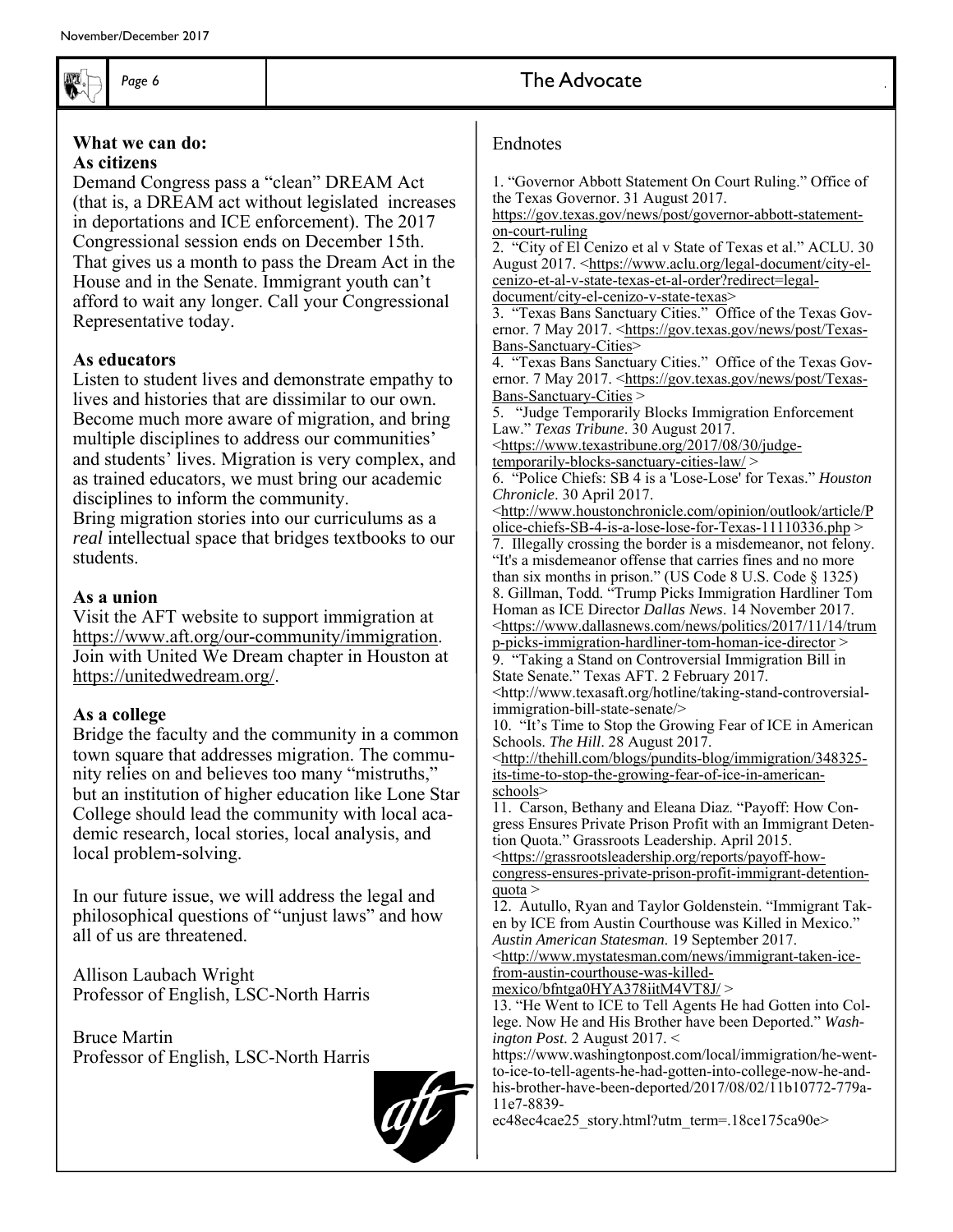

### **Gratitude**

I'd like to end this November-December edition of *The Advocate* for 2017 by celebrating a number of positive experiences that occurred during this difficult fall semester. First, I am grateful to work with such excellent, caring colleagues throughout LSC. Faculty and staff banded together to help mitigate the challenges of Hurricane Harvey for employees and students. Their compassion and desire to help were heartwarming. Our students also deserve recognition for their efforts to carry on in spite of challenges involving transportation, displacement from their homes, and rebuilding. Those of us who haven't experienced flooding can only imagine and wonder at the fortitude of the friends and students who did and are still moving forward.

AFT-Lone Star; our state affiliate, the Texas AFT; our national affiliate in Washington, DC, the American Federation of Teachers; the Texas AFL-CIO in Austin; and the Texas Gulf Coast Area Labor Federation headquartered in Houston, all joined together to offer relief to union members, many who survived the storm with only what they were wearing when they evacuated—cars and houses left behind in deep water. Our organization and our members reinforced a truth about the union: we are a family. We have each other's backs.



I am also pleased to note that the UAH (United Academics of Houston) is moving forward with plans to develop a robust organization for adjuncts across the greater Houston region. Our initial goal is to improve salaries and working conditions for adjuncts. They are a group that teaches a significant percentage of college classes in Houston, and they deserve decent compensation and respect for their services.

### Page 7 **The Advocate**

AFT-Lone Star continues in our most important effort, one shared by every employee—staff, faculty, and administration—to build the college and make it better. Every day here, we build not only physical spaces, but the structure of individual efforts and personalities that must work together in action and decision making at all levels to balance and strengthen our college…so that students can succeed.

I hope the semester break with family and friends reenergizes and refocuses all of us.

Alan Hall

### **Tales from the Unionside**

The 85<sup>th</sup> Texas legislative regular and special sessions, which met in January-May and July-August, are mercifully over. As the old political saying goes, "No man's life, liberty, and property are safe while the House and Senate are meeting in Austin." In the Capitol battle between good and evil in oddnumbered years in the Legislature, the Devil generally wins out, and 2017 was no exception.

How can 181 state legislators, a governor, and a lieutenant governor do as badly as they do with such regularity? My measure of goodness and badness is based on policy outcomes for public employees and working Texans. On this measure, our elected officials deserve an "F" grade for what they did and did not do to average state residents.

The late Molly Ivins, a smart observer of Lone Star politics, once said of a past Republican governor and a Democratic Legislature that "If you are waiting for them to raise taxes to help the poor and needy in Texas, then you have to hold a gun and a court order to their heads and be ready to use both." The Ivins comment was made when the Democrats, the alleged party of the people, controlled the House and Senate, a time not seen in Austin since dinosaurs roamed the earth.

With Republicans in charge today, the people should know exactly where they stand—waist-deep in quicksand. Before the beginning of the 2017 Legislature, Governor Greg Abbott identified his top four legislative priorities as fixing a broken Child Protective Service Agency, banning sanctu-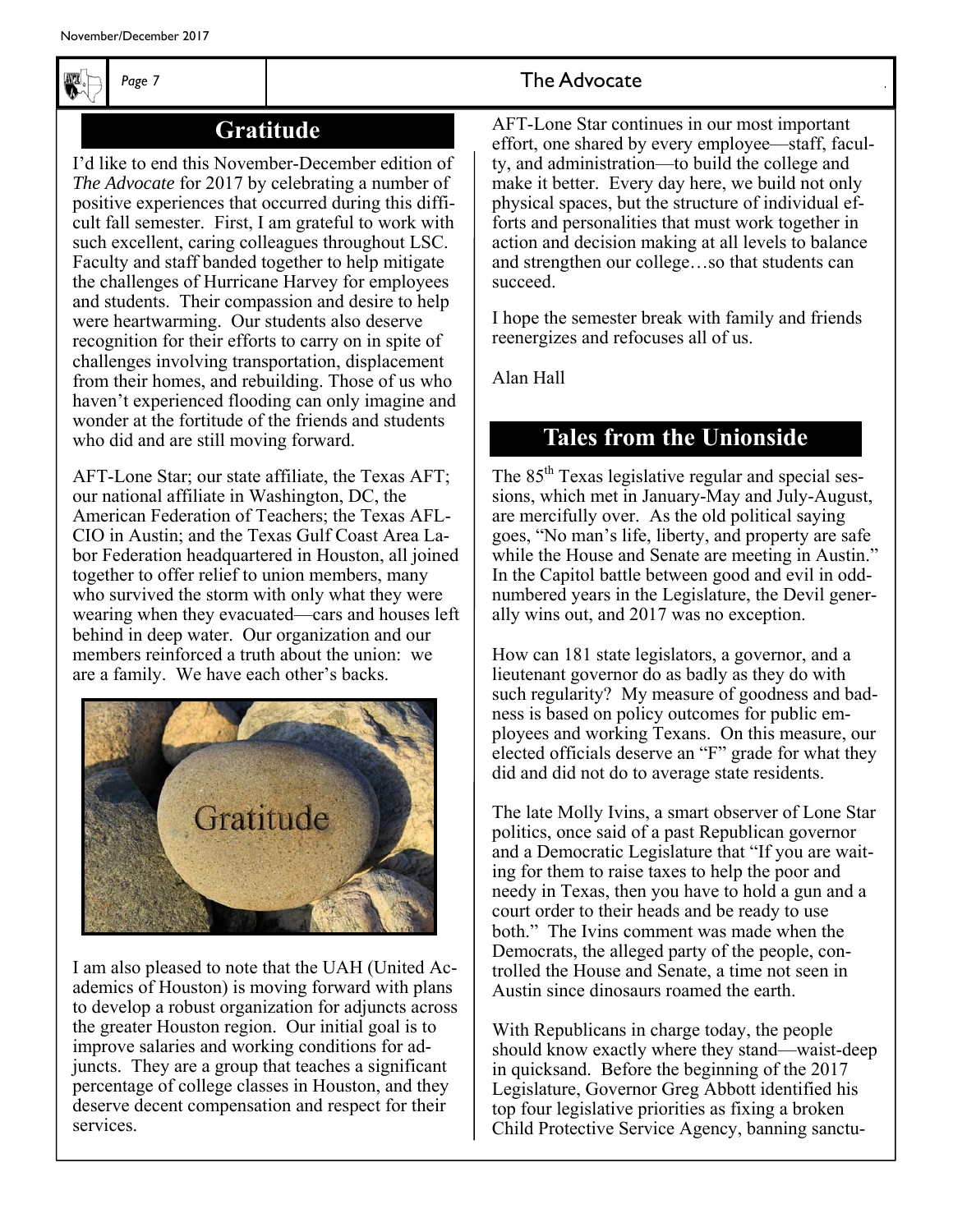

### Page 8 **The Advocate**

ary cities, reforming state ethics laws, and supporting a states' call for a U.S. constitutional convention.

Of Abbott's agenda items, the governor can claim credit for signing bills related to his top four priorities. The law he signed for helping Texas children facing abuse and neglect came about only after a federal judge had ruled that the state foster-care system violated the civil rights of children. Nothing like the state chief executive leading from behind!

The Republican support for banning sanctuary cities in Texas is purely Trumpian in spirit. Despite the opposition of local government officials in urban areas, the Texas version of "show me your papers" is now in effect. Both the Trump and Abbott administrations favor "federalizing" city police into *de facto* deportation agents over the strong objections of church, civil rights, and community leaders.

The multiple bills aimed at government ethics reform were pure political theater as just two of six reform bills passed, and neither one did much to upset those in power and control of the state. Asking Texas politicians to act in an ethical manner is just so unTexan. Have these 181 elected officials of dubious intellect and morals not heard of Lyndon Johnson, John Connally, Tom Delay, and a cast of hundreds of bad supporting actors?

The GOP attack on the ghost of Obama's Washington was a red-state-generated move for a proposed national constitutional convention to meet for the purpose of limiting federal government power by requiring a balanced budget and term limits, among other things. For this convention to meet, thirtyfour state legislatures must approve the idea, which is an unlikely prospect even with a "yes" vote from Texas. Governor Abbott's backing of this convention of states reflects more about his Tea Party principles and 2018 election politics than any genuine admiration for James Madison.

While Abbott did next to nothing for the folks in 2017, what about our wild and crazy Lieutenant Governor Dan Patrick? If Patrick were not a real person, you would swear he was a cartoon character on Comedy Central. From his early Houston days as a TV sportscaster with an Oiler-blue painted face, Danno has reinvented himself into a political demagogue with a holier-than-thou Christian attitude.

It was the LG's personal crusade to have Texas pass a bathroom bill this year designed to protect women (female at birth) from transgender women using female restrooms. Despite civil rights and corporate opposition, Patrick pushed the bill in the regular and special sessions only to be stopped by House Speaker Joe Straus, who realized the serious harm this law could cause to the Lone Star State. While civil rights groups spoke against Patrick's intolerant bill, it was the business community that convinced Straus to kill the bill. The Texas Association of Business, a powerhouse lobby group, and individual corporations convinced the House Speaker that the economic loss of a projected \$5.6 **million** dollars over the next ten years was reason enough to defeat the Patrick Senate bill.

While the big four Abbott items grabbed the headlines, what did the Republicans do for public employees like you and me? As teachers and staff, we came up losers again, along with our students. The Republican Party of Texas is no friend of public education. What Republicans would like to see in education is privatization, vouchers for nonpublic schools, and charter schools operating outside established education guidelines. Since 2011, the GOP Legislature has cut \$5.3 billion dollars in state educational spending.

If public education were cost-free, Republicans would be there for us. Since my first year at North Harris County College in 1977, the state government has dropped its funding support for Lone Star College from over 70 percent to below 30 percent of our budget. The GOP is not completely at fault here, as Democrats ran the government show during parts of the 1980's and 1990's, but since 1998, it has been red-party control in Austin. While spending money is part of the Republican party's problem with education, the other part is political, for the GOP in Texas is the party of white Anglos. As the party of suburban and rural whites, red politicians know that their base voters are not enthusiastic about K-12 education spending, which the base interprets as state dollars going to urban districts made up of black and brown students.

Along with big-city voters, Republicans know that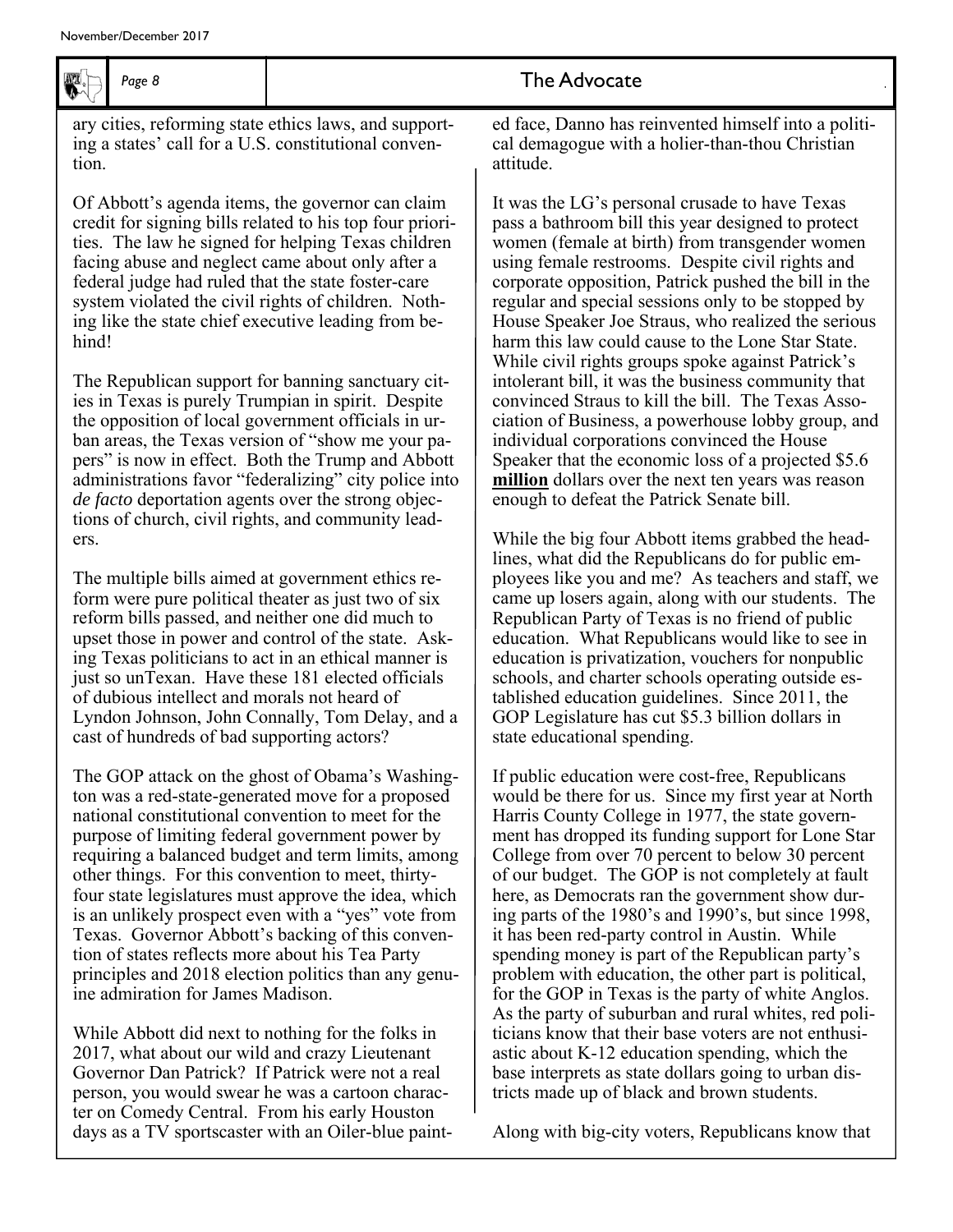

public school teachers vote for the Democratic candidates in elections. For a teacher to vote Republican in Texas is an act of professional suicide. With the GOP knowing how votes are cast, educators can expect little but rhetoric from the likes of Abbott, Patrick, and friends. It was a cruel joke played on K-12 teachers by the Governor when he called for a \$1,000 pay increase for teachers only to omit the fact that this would be an unfunded state mandate left for local districts to pay for. This raise and other past education promises to teachers and students are examples of GOP smoke and mirrors.

If Republicans see most teachers as political foes, we unionized educators are the enemy of their state. As Richard Shaw, long time secretary-treasurer of the Harris County AFL-CIO has said, "Unions at best get to play defense in Austin. The job of unions is to stop bad legislation from being passed that hurts workers and average Texans." To show how petty and small-minded Republican elected officials can be, the Texas Senate passed a bill that would have stopped local governments from deducting union dues from the paychecks of teachers and municipal employees. As is the usual case, the GOP deception was based on a Trumpian "fact" about the costs to taxpayers, which in reality is no cost at all.

The *Houston Chronicle* came out with a strong editorial exposing Governor Abbott and other Republicans for their backing of such a bill which had nothing to do with government costs. According to the editorial, "Teachers don't get many breaks that make their lives slightly easier. So why is Governor Abbott trying to eliminate one that costs the taxpayers nothing? Politics not reform is the answer." The newspaper's last words against this Republican brain -dead proposal, which failed in the House, were, "Education groups often don't see eye-to-eye with the Republican-controlled Legislature on issues like school funding and vouchers. As such, this feels like a solution to a problem that doesn't exist unless in lawmakers' eyes, the problem is teachers having a strong voice."

Bob Locander Professor of Political Science, LSC-North Harris

*Editor's Note: Locander is a regular political columnist for The Advocate.* 

### Page 9 **The Advocate**

### **Save money over the holidays with AFT PLUS**



### **AFT SHOPPING DISCOUNTS:**

- Computers: Member Pricing for all major brands
- ◆ Dining: Up to 90% off at 18,000 locations
- Electronics: Best Prices from manufacturers & retailers
- Personal Vacations: Air, Hotel & Car Rentals from Corporate Perks
- Beauty: Free shipping for Mary Kay products

 Auto: Save 10 percent on regularly priced Goodyear tires, auto parts and maintenance at company-owned Goodyear and Just Tires stores. Plus, save 5 percent on sale tires and preventive maintenance.

### **GO TO:**

### **www.aft.org/about/member-benefits**



**membership, benefits, or would like to discuss a work-related issue, our AFT Faculty and Staff Vice-Presidents are here to assist. Please don't hesitate to contact them. See the back page of this publication for contact information.**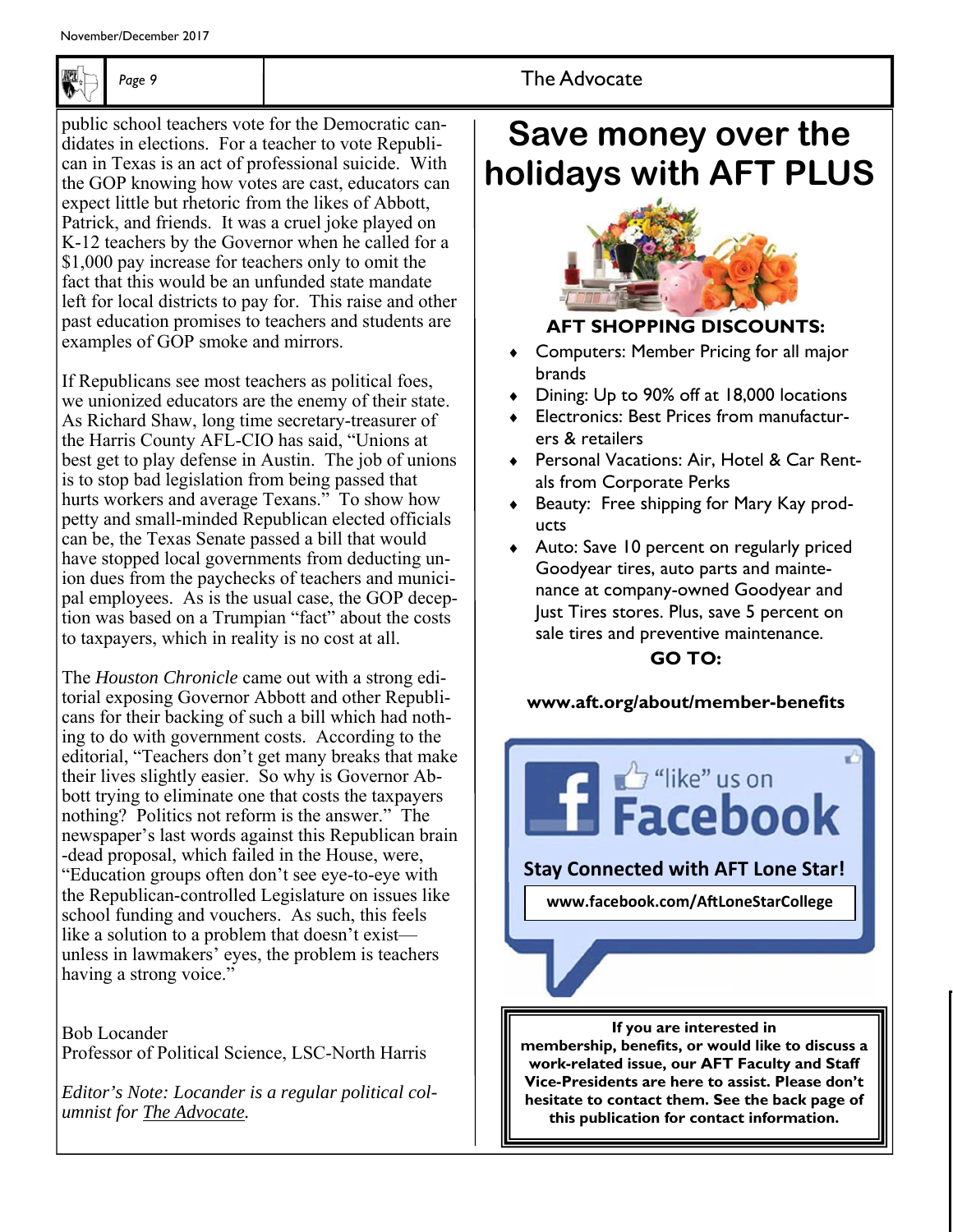

### AFT-Lone Star College AFT Local Union # 4518

### **GOALS**

- To promote academic excellence
- To protect academic freedom in higher education
- To preserve and protect the integrity and unique identity of each of the institutions of higher education in Texas
- To protect the dignity and rights of faculty against discrimination
- To ensure that faculty have an effective voice on all matters pertaining to their welfare
- To secure for all members the rights to which they are entitled
- To raise the standards of the profession by establishing professional working conditions
- To encourage democratization of higher education
- To promote the welfare of the citizens of Texas by providing better educational opportunities for all
- To initiate and support state legislation which will benefit the students and faculty of Texas
- To promote and assist the formation and growth of Texas United Faculty chapters throughout Texas
- To maintain and promote the aims of the American Federation of Teachers and other affiliated labor bodies

### Professional career protection and a united voice at work Join us today!

## **BENEFITS**

- \$8,000,000 Occupational Liability Insurance
	- provides security while teaching
	- protection against litigation
	- malpractice protection
- \$25,000 Accidental Death Insurance
- **•** Legal Assistance
	- Free consultation and representation on grievances and job related problems
	- Services of leading labor attorneys
	- Legal Defense Fund protection
- Political Power
	- Texas AFT lobbyists in Austin
	- AFT lobbyists in Washington
	- Representation at the Coordinating Board
	- Support for local electoral work
- Affiliations
	- Affiliated with the Texas AFL-CIO
	- Affiliated with the American Federation of Teachers and Texas AFT
- Staff Services
	- Professional representatives to assist and advise in processing grievances
	- AFT research facilities
	- Leadership Training
- Savings and discounts on goods and services with AFT PLUS Benefits
- Free \$5,000 term life insurance policy for first year of membership

### Monthly AFT Dues

| <b>Full-time Faculty</b>            | \$40.00 |
|-------------------------------------|---------|
| <b>Full-time Professional Staff</b> | \$28.60 |
| <b>Full-time Support Staff</b>      | \$25.88 |
| <b>Adjunct Faculty &amp; Staff</b>  | \$14.00 |

### Membership Eligibility

Membership in the American Federation of Teachers (AFT) is open to full and part-time faculty and staff up through the dean level. If you would like to join or find out more information about membership, please contact any of the officers listed on page 20 of this newsletter, or check out our online information and application at:

### **www.aftlonestar.org**



American Federation of Teachers Texas AFT AFL-CIO **www.texasaft.org www.aft.org**

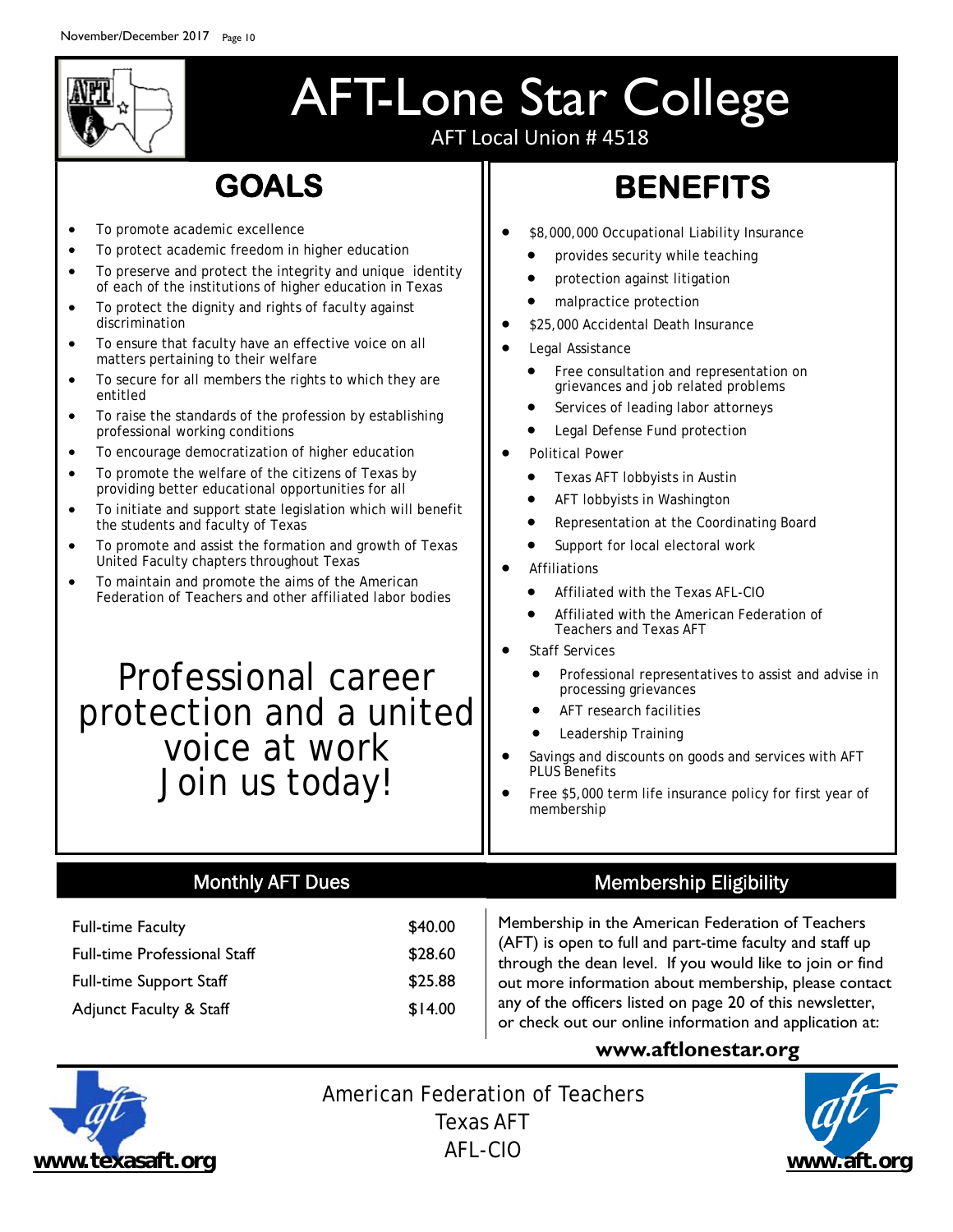

## **American Federation of Teachers Lone Star College**



### **Directions: How to Join the AFT**

### **AFT-Lone Star has a new online form that makes it easy for new members to join or for current members to switch to our new system.**

### **Here's the best way to sign up:**

- *1. Go to* **https://join.aft.org.** *From the pull-down menu in the box under "FIND A LOCAL," choose "Texas." Click "search" and then scroll down to find "AFT Lone Star College, Local 4518."*
- *2. Fill out the form that appears; you're asked to provide your name, address and so on. Toward the bottom of the page, a question asks, "Are you an AFT member transitioning from payroll deduction e-bank transfer system?" Check yes.*
- *3. You're then asked to identify your membership category: Full-time faculty, Full-time professional staff, etc.*
- *4. You're then asked to provide your bank name, routing number and account number, check boxes authorizing the semi-monthly deductions for dues, and type your name. Then, press "SUBMIT." YOU'RE DONE! (in minutes!)*

### **Note:**

Our new system:

- Is PCI Level 1 Compliant and adheres to all payment card industry standards and best practices for the utmost security.
- Includes multiple secure layers of hardware, software and processes to ensure safety & security of valuable information.
- Uses industry-leading firewall technology and software. All critical customer data is transmitted and stored using high-grade encryption, and its leading technology monitors data 24/7 from multiple sources, ensuring protection against security breaches and reducing vulnerability.

## **SIGN UP TODAY!**

# **https://join.aft.org**



Contact us at aftlonestar@yahoo.com or visit our webpage: www.aftlonestar.org.